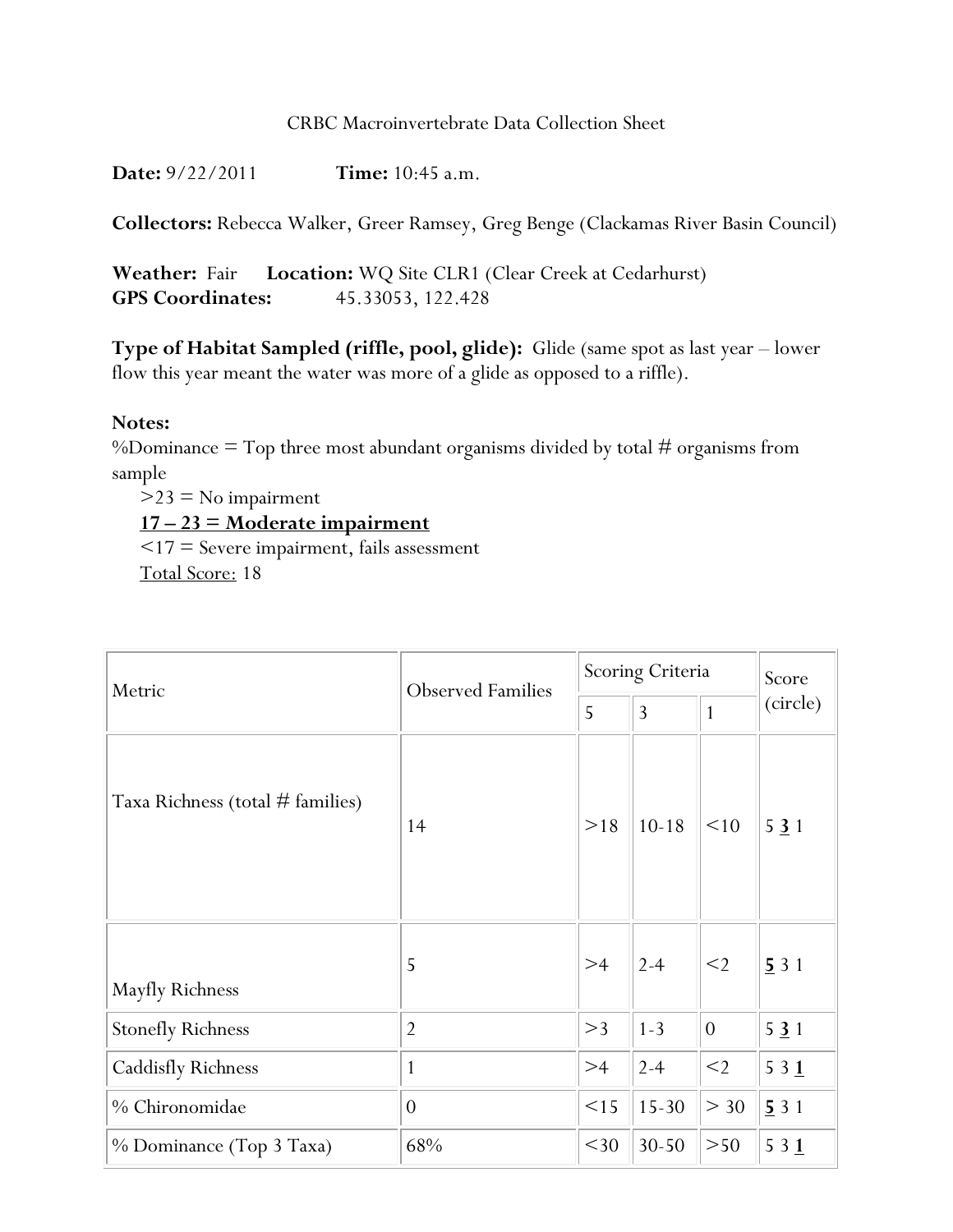| Organism Family | Mayfly, Stonefly, | Chironomidae? | $#$ Organisms  |
|-----------------|-------------------|---------------|----------------|
|                 | Caddisfly?        |               |                |
|                 |                   |               |                |
| Crayfish        |                   |               | 1              |
| Small minnow    | Mayfly            |               | 8              |
| Ameletid        | Mayfly            |               | $\overline{4}$ |
| Prong Gill      | Mayfly            |               | 3              |
| Flathead        | Mayfly            |               | 8              |
| Roach Like      | Stonefly          |               | 1              |
| Golden          | Stonefly          |               | 3              |
| Square Gill     | Mayfly            |               | 5              |
| Worm            |                   |               | 16             |
| Midge           |                   | Yes           | $\mathbf{1}$   |
| (Chironomidae)  |                   |               |                |
| Net Wing        |                   |               | $\overline{2}$ |
| Casemaker       | Caddisfly         |               | $\overline{2}$ |
| Water Mite      |                   |               | 7              |
| Snail           |                   |               | 12             |
| Total: 14       |                   |               | Total: 73      |

\* Notes: Entire Caton tray was sampled in order to achieve 300 organism sample.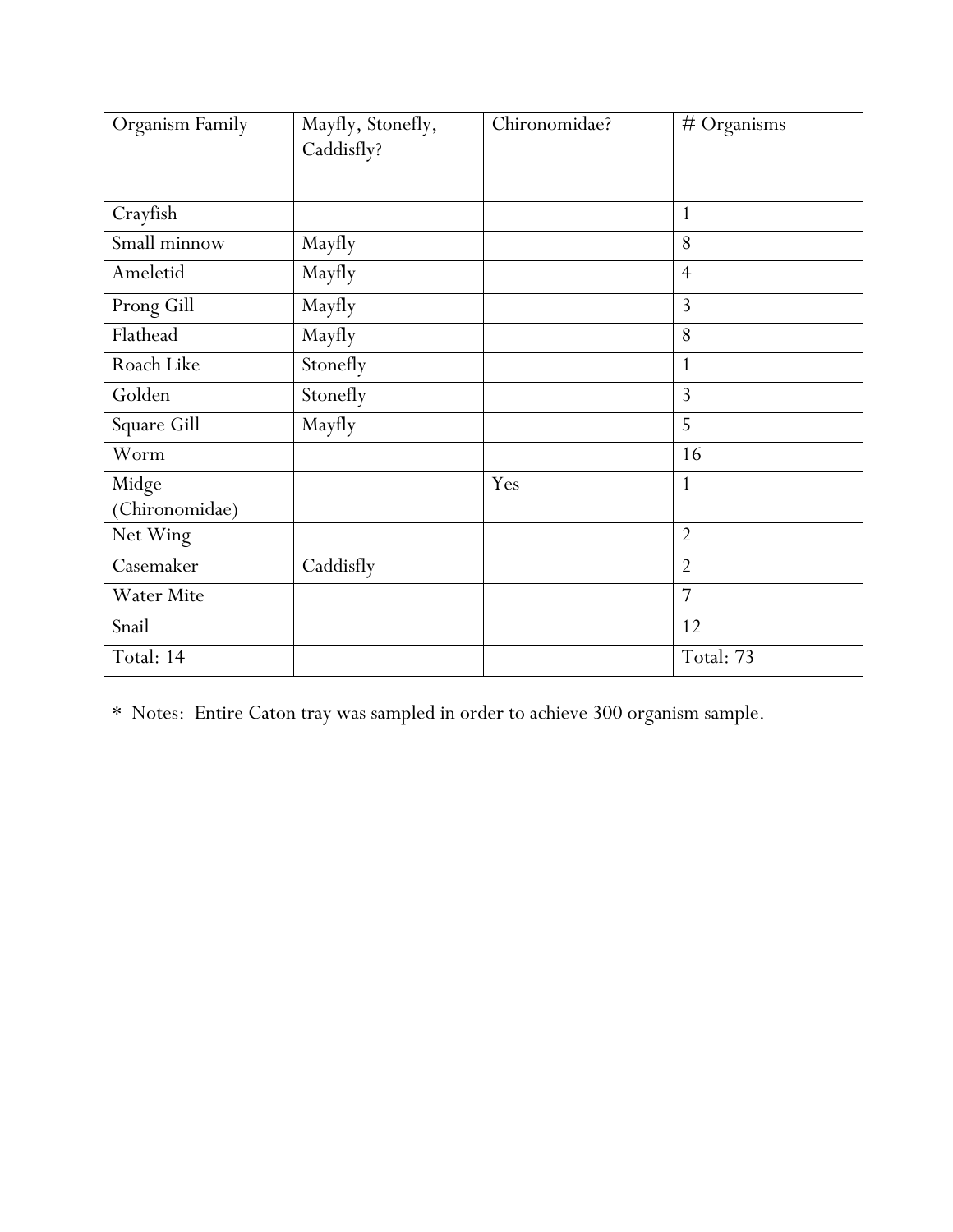| <b>Time:</b> $12:30 p.m.$ |
|---------------------------|
|                           |

**Collectors:** Rebecca Walker, Greer Ramsey, Greg Benge (Clackamas River Basin Council)

**Weather:** Fair **Location:** WQ Site 12345

**GPS Coordinates:** 45.33186, 122.425

# **Type of Habitat Sampled (riffle, pool, glide):** Riffle

## **Notes:**

%Dominance  $=$  Top three most abundant organisms divided by total  $#$  organisms from sample

**>23 = No impairment**   $17 - 23$  = Moderate impairment <17 = Severe impairment, fails assessment Total Score: 24

| Metric                             | <b>Observed Families</b> | Scoring Criteria |                |              | Score    |
|------------------------------------|--------------------------|------------------|----------------|--------------|----------|
|                                    |                          | 5                | $\overline{3}$ | $\mathbf{1}$ | (circle) |
| Taxa Richness (total $#$ families) | 19                       | >18              | $10 - 18$      | <10          | 531      |
| Mayfly Richness                    | 5                        | >4               | $2 - 4$        | $<$ 2        | 531      |
| <b>Stonefly Richness</b>           | $\overline{4}$           | >3               | $1 - 3$        | $\theta$     | 531      |
| Caddisfly Richness                 | 3                        | >4               | $2 - 4$        | $<$ 2        | 531      |
| % Chironomidae                     | 0.01%                    | <15              | $15-30$        | > 30         | 531      |
| % Dominance (Top 3 Taxa)           | 70%                      | $<$ 30           | $30 - 50$      | >50          | 531      |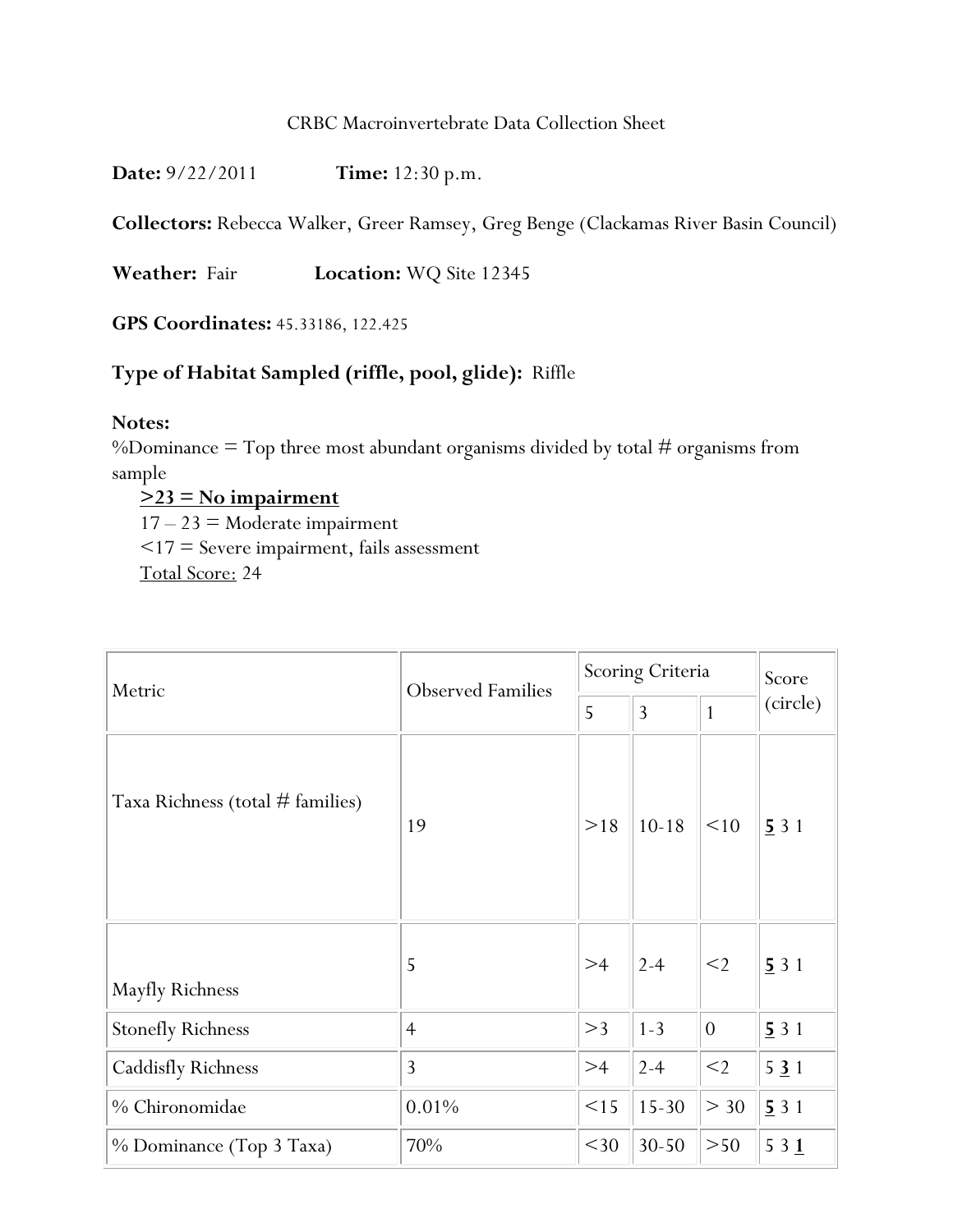| Organism Family  | Mayfly, Stonefly,<br>Caddisfly? | Chironomidae? | # Organisms    |
|------------------|---------------------------------|---------------|----------------|
|                  |                                 |               |                |
| Water Penny      |                                 |               | $\overline{7}$ |
| Slender          | Stonefly                        |               | 9              |
| Golden           | Stonefly                        |               | 12             |
| Little Green     | Stonefly                        |               | 10             |
| Yellow           | Stonefly                        |               | 11             |
| Small Minnow     | Mayfly                          |               | 183            |
| Spiny Crawler    | Mayfly                          |               | $\mathbf{1}$   |
| Flathead         | Mayfly                          |               | 11             |
| Prong Gill       | Mayfly                          |               | 33             |
| Green Rockworm   | Caddisfly                       |               | $\overline{4}$ |
| Midge            |                                 |               | $\overline{2}$ |
| Tubemaker        | Caddisfly                       |               | 3              |
| Blackfly         |                                 |               | 3              |
| Casemaker        | Caddisfly                       |               | 29             |
| Ameletid         | Mayfly                          |               | $\overline{2}$ |
| Water mite       |                                 |               | $\overline{4}$ |
| Water Strider    |                                 |               | $\mathbf{1}$   |
| Saddle Casemaker | Caddisfly                       |               | 6              |
| Snail            |                                 |               | 11             |
| Total: 19        |                                 |               | Total: 369     |

\* Notes: Entire Caton tray was sampled in order to achieve 300 organism sample.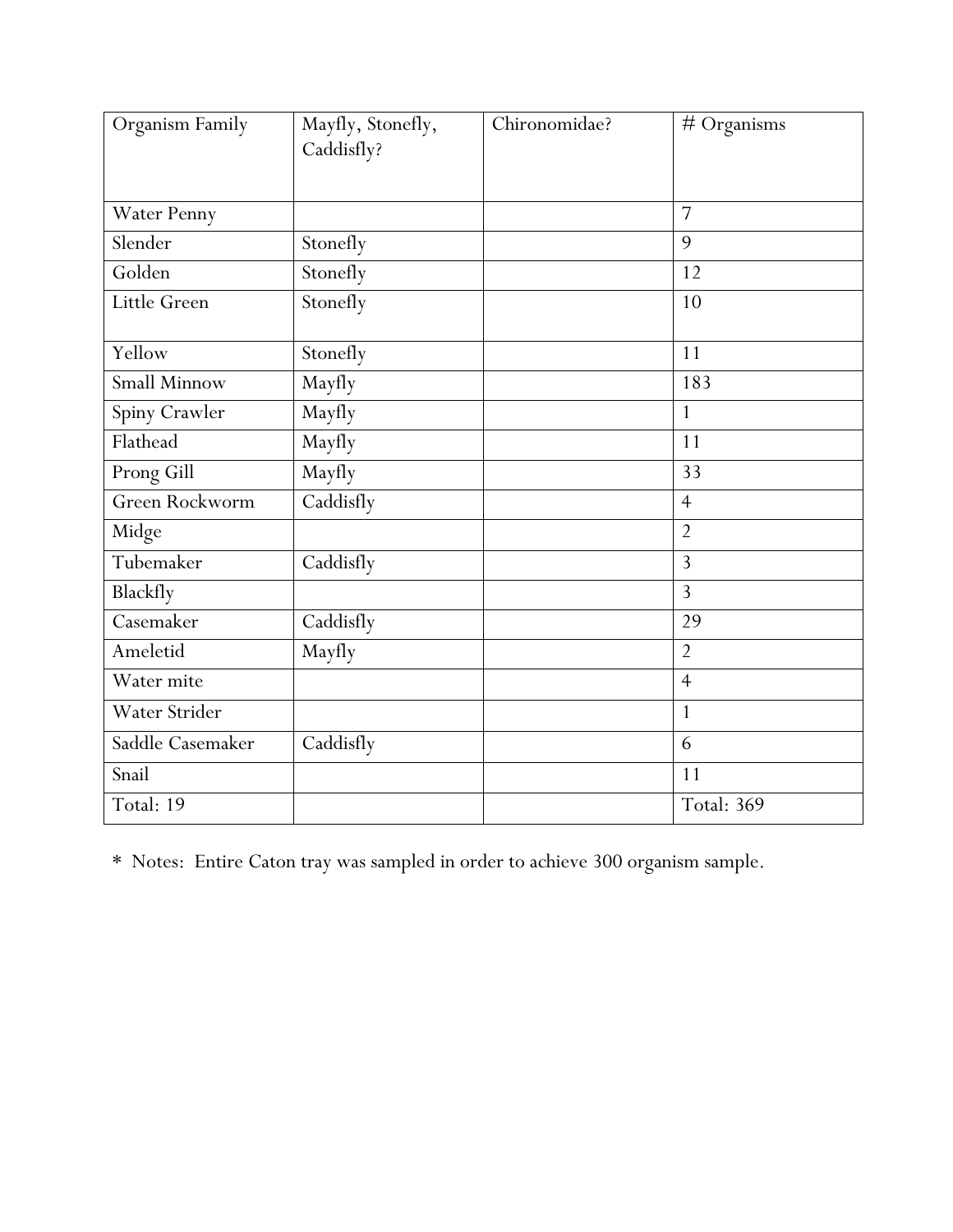**Collectors:** Rebecca Walker, Greer Ramsey, Greg Benge (Clackamas River Basin Council)

**Weather:** Fair **Location:** WQ Site FC1 (Foster Creek)

**GPS Coordinates:** 45.38317, 122.448

## **Type of Habitat Sampled (riffle, pool, glide):** Riffle

#### **Notes:**

%Dominance  $=$  Top three most abundant organisms divided by total  $#$  organisms from sample

Chironomidae include: The family is divided into eleven

subfamilies: Aphroteniinae,Buchonomyiinae, Chilenomyinae, Chironominae, Diamesinae,Orthocladiinae, Podonominae, Prodiamesinae, Tanypodinae,Telmatogetoninae, Usambaromyiinae. [8][9]

 $>23$  = No impairment

**17 – 23 = Moderate impairment** 

<17 = Severe impairment, fails assessment

Total Score: 20

| Metric                           | <b>Observed Families</b> | Scoring Criteria |           |          | Score             |
|----------------------------------|--------------------------|------------------|-----------|----------|-------------------|
|                                  |                          | 5                | 3         |          | (circle)          |
| Taxa Richness (total # families) | 16                       | >18              | $10-18$   | <10      | 531               |
| Mayfly Richness                  | 4                        | >4               | $2 - 4$   | $\leq$ 2 | 531               |
| <b>Stonefly Richness</b>         | 3                        | >3               | $1 - 3$   | $\theta$ | 531               |
| Caddisfly Richness               | 3                        | >4               | $2 - 4$   | $<$ 2    | 531               |
| % Chironomidae                   | 0.01%                    | $\leq$ 15        | $ 15-30 $ | $>$ 30   | $\frac{5}{5}$ 3 1 |
| % Dominance (Top 3 Taxa)         | 66%                      | $30$             | $30-50$   | >50      | 5 3 1             |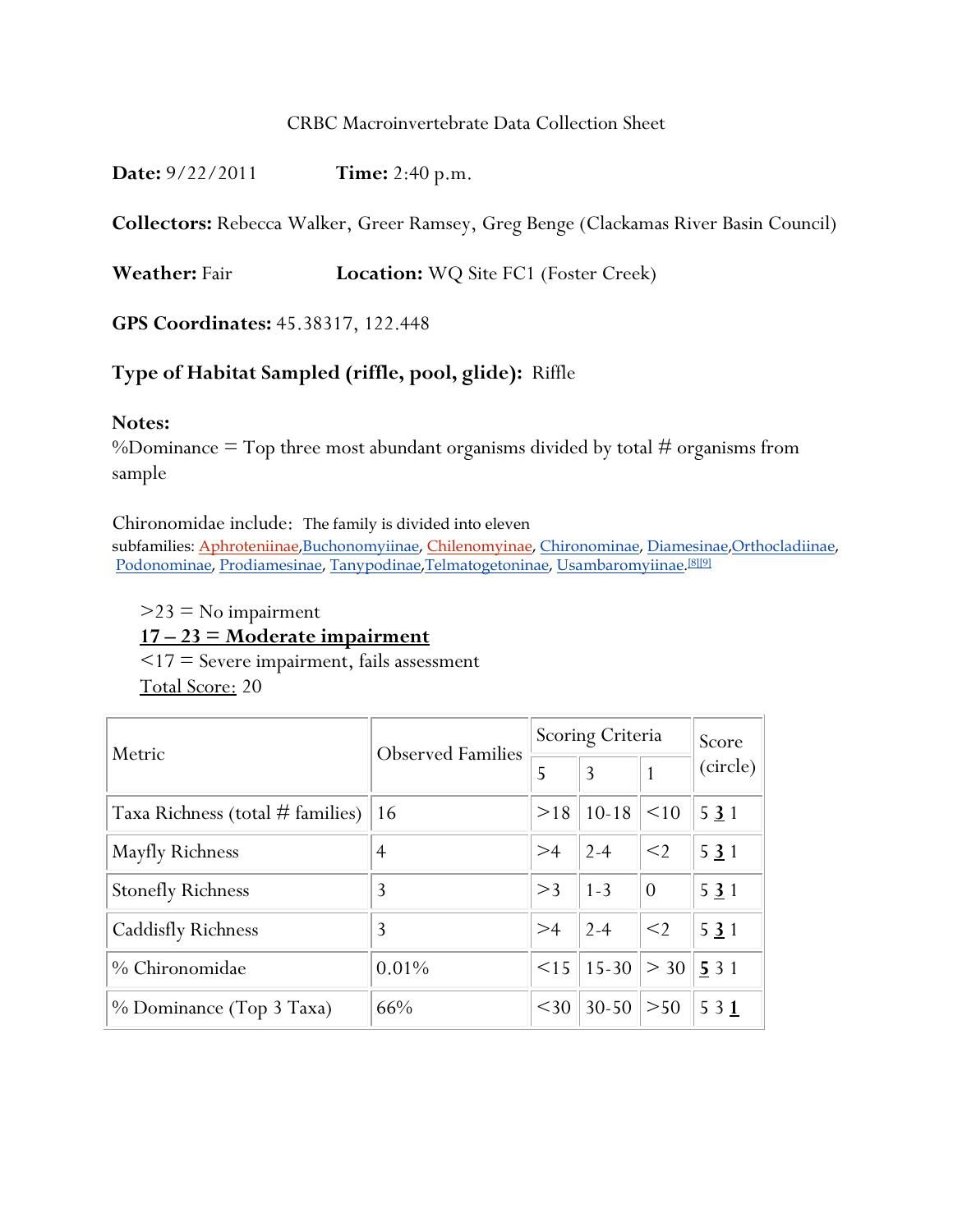| Organism Family        | Mayfly, Stonefly, | Chironomidae? | # Organisms    |
|------------------------|-------------------|---------------|----------------|
|                        | Caddisfly?        |               |                |
|                        |                   |               |                |
| Yellow                 | Stonefly          |               | $\overline{2}$ |
| Worm                   |                   |               | 7              |
| <b>Small Minnow</b>    | Mayfly            |               | 44             |
| <b>Green Rock Worm</b> | Caddisfly         |               | 12             |
| Water Penny            |                   |               | $\mathbf{1}$   |
| Casemaker              | Caddisfly         |               | 11             |
| Midge                  |                   | $\mathbf x$   | $\mathbf{1}$   |
| Blackfly               |                   |               | $\mathbf{1}$   |
| <b>Riffle Beetle</b>   |                   |               | 3              |
| Golden                 | Stonefly          |               | $\mathbf{1}$   |
| Little Green           | Stonefly          |               | $\mathbf{1}$   |
| <b>Water Mite</b>      |                   |               | $\mathbf{1}$   |
| Prong Gill             | Mayfly            |               | 12             |
| Square Gill            | Mayfly            |               | 1              |
| Tubemaker              | Caddisfly         |               | 3              |
| Flathead               | Mayfly            |               | $\mathbf{1}$   |
| Total: 16              |                   |               | Total: 102     |

\* Notes: Entire tray of invertebrates was sampled in an attempt to reach 300 organisms.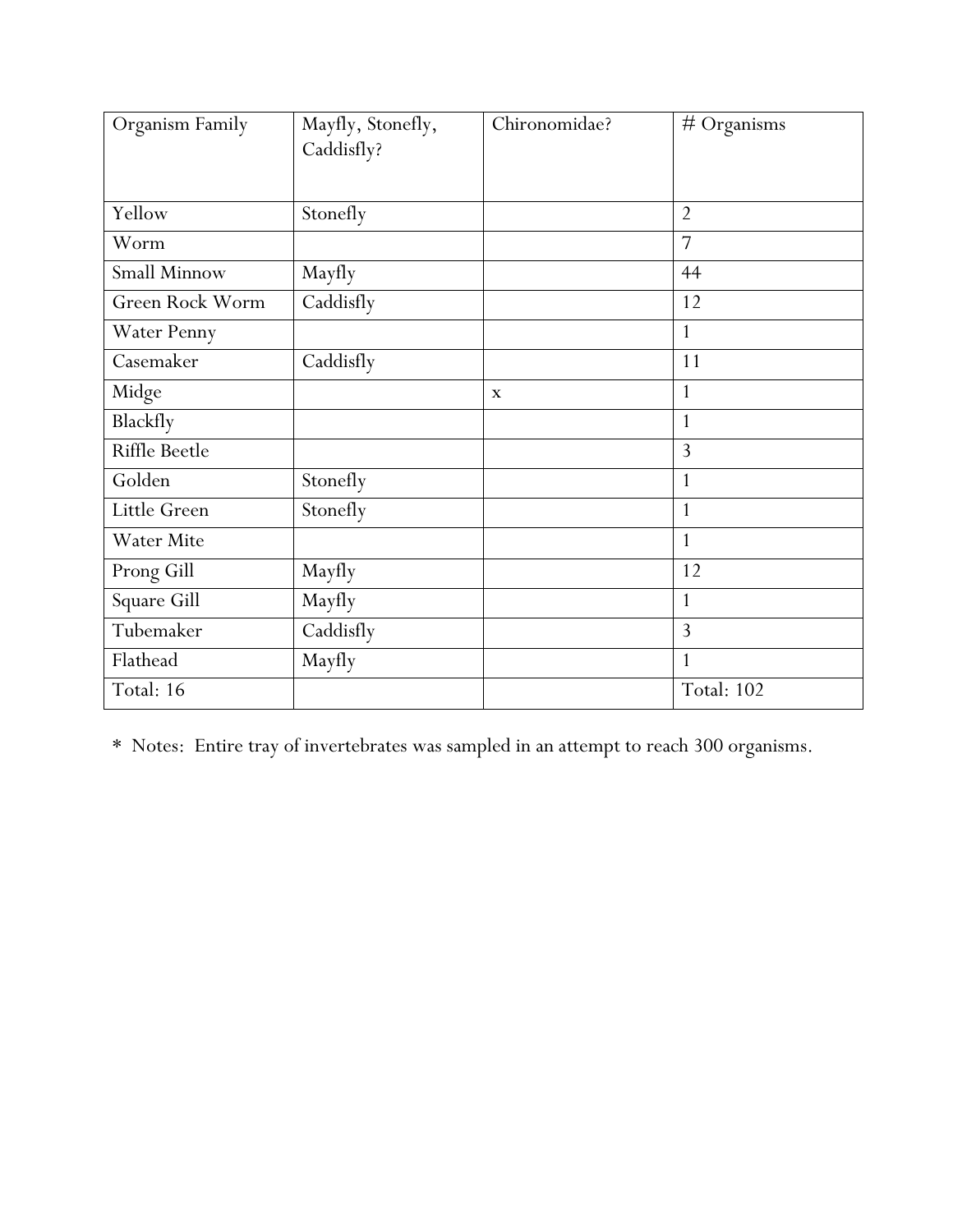**Date:** 9/22/2011 **Time:** 9:45 a.m.

**Collectors:** Rebecca Walker, Greer Ramsey, Greg Benge (Clackamas River Basin Council)

**Weather:** Fair **Location:** WQ Site NFD1 (Boring Trailhead, N. Fork Deep Creek)

# **GPS Coordinates:** 45.3941, 122.42 **Type of Habitat Sampled (riffle, pool, glide):** Riffle/Glide – water level low

## **Notes:**

%Dominance  $=$  Top three most abundant organisms divided by total  $#$  organisms from sample

 $>23$  = No impairment  $17 - 23$  = Moderate impairment **<17 = Severe impairment, fails assessment**  Total Score: 10

Chironomidae include: The family is divided into eleven

| Metric                             | <b>Observed Families</b> | Scoring Criteria |           |              | Score    |
|------------------------------------|--------------------------|------------------|-----------|--------------|----------|
|                                    |                          | 5                | 3         | $\mathbf{1}$ | (circle) |
| Taxa Richness (total $#$ families) | 6                        | >18              | $10 - 18$ | <10          | 531      |
| Mayfly Richness                    | 1                        | >4               | $2 - 4$   | $<$ 2        | 531      |
| <b>Stonefly Richness</b>           | $\theta$                 | >3               | $1 - 3$   | $\theta$     | 531      |
| <b>Caddisfly Richness</b>          | $\overline{0}$           | >4               | $2 - 4$   | $<$ 2        | 531      |
| % Chironomidae                     | 9%                       | <15              | $15 - 30$ | > 30         | 531      |
| % Dominance (Top 3 Taxa)           | 78%                      | $<$ 30           | $30 - 50$ | >50          | 531      |